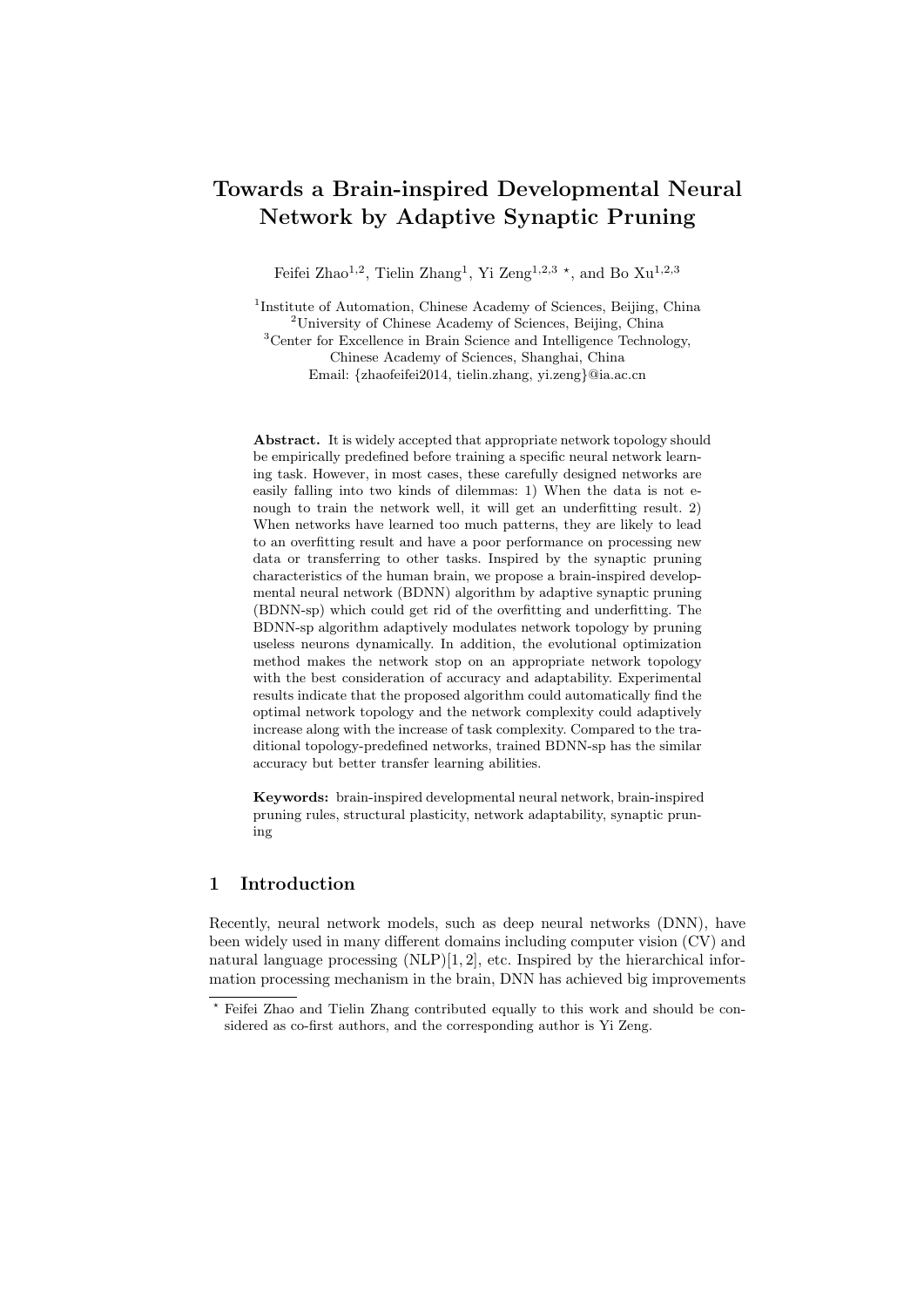#### 2 Feifei Zhao, Tielin Zhang, Yi Zeng, and Bo Xu

on the tasks of image classification[3], face recognition[4] and video prediction[5]. However, there are still many opportunities to improve the models. Firstly, it is hard to measure the complexity of data before processing by the model. There is no criterion to evaluate the complexity of the data, for example, the data with simple pattern types but large number of samples, or complex patterns and small number of samples. Secondly, the huge number of hyper-parameters on DNN leads the model time-consuming and easier to overfit. More importantly, the topologies of DNN are usually empirically set for given tasks which may not be suitable for other task complexities [6]. Thirdly, the training time of DNN mostly depends on the personal settings of specific variables such as iteration time, patch size or learning rate, and these variables are usually set by experiences or training tricks. The network usually could not be predefined at the best network state.

For the traditional DNNs, they only depend on the integration of lost function minimization and weights regulations[7] to avoid overfitting. As shown in Fig. 1(A), the precision error differences between training sample and test sample could be used to find the best fitting point, and the weights regulations will make the differences smaller. However, these methods are still with predefined network topology and even need more tricks to train a network well.

Some existing pruning neural network methods make the dynamical optimization possible, such as evolutionary artificial neural network (EANN). These kinds of methods usually calculate a fitness value to evaluate the performance of the network, and the fitness values usually include the descriptions of classification accuracy (e.g. the reciprocal of error, the mean square error $[8, 9]$  or the cross entropy  $error[10]$  and network scales (e.g., the number of neurons or connections[11, 12]). These methods focus on finding an appropriate model complexity which has the best balance between the network size and the test accuracy. However, the test accuracy is actually acceptable among a wide range of network size, as the solid black line shown in Fig. 1(B). The maximal accuracy could not reflect the comprehensive performance of network such as adaptability.

From information processing perspective, a complex neural network is considered to be a major part of the brain. In human brain, the process of eliminating synapses is important during the development period. Research has evidenced that the development period contains synaptic overgrowth in infant brain, then surplus synapses are gradually eliminated throughout childhood and adolescence[13]. Synapses that are rarely used are more likely to be eliminated during the pruning process[14]. The process of overgrowth first and then elimination is actually an efficient way for brain to achieve optimal development[13, 15].

Inspired by the pruning mechanism in human brain, we propose a version of brain-inspired developmental neural network algorithm to optimize network topology structure by iteratively pruning useless neurons until the fitness function reaches the peak (BDNN-sp for short). The most appropriate network size is the red dashed line in Fig. 1(B). The network could automatically find the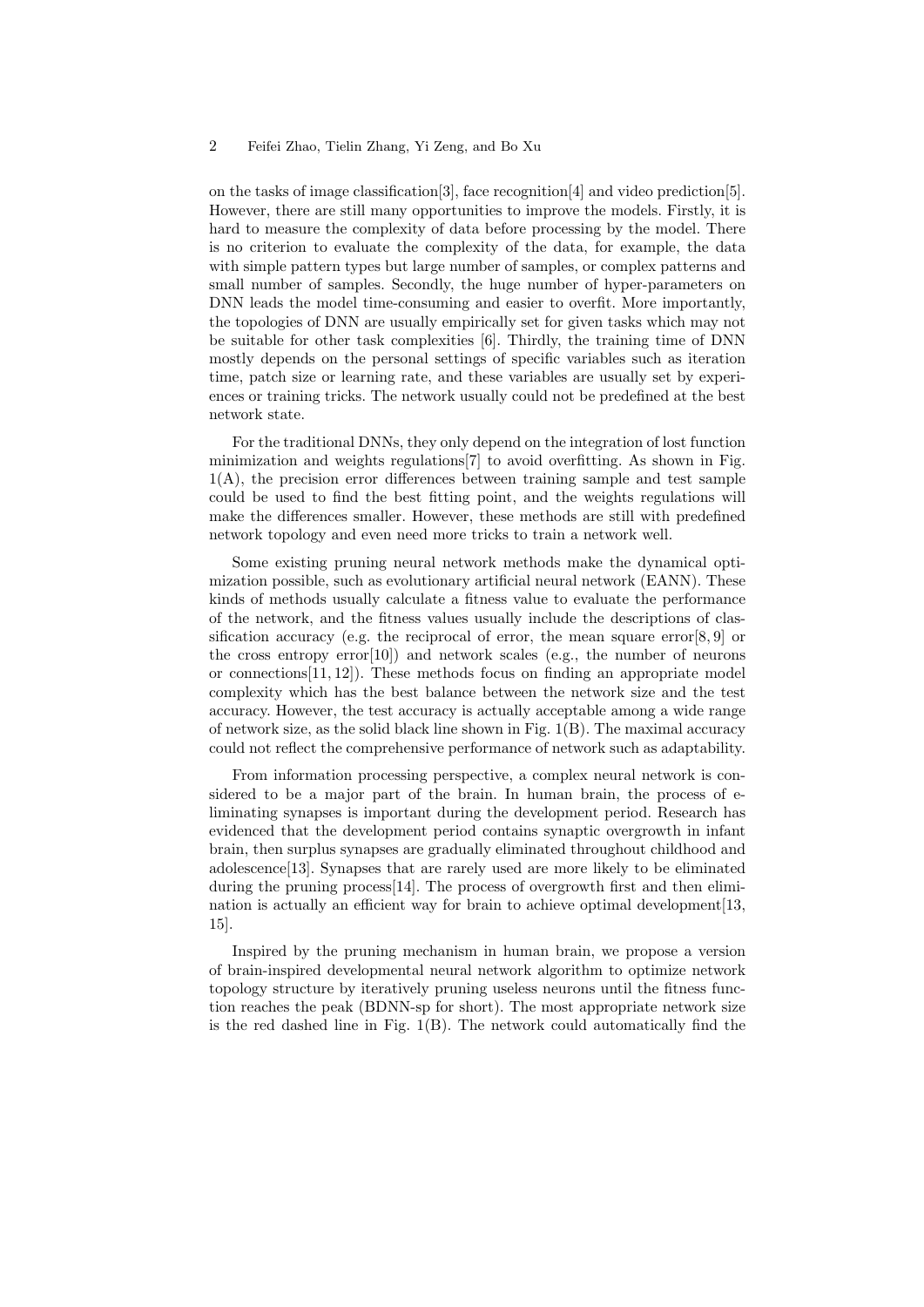optimal topology and the network complexity could adaptively increase along with the increase of the task complexity, as shown in Fig.  $1(C)$ .



Fig. 1: Underfitting and overfitting in traditional  $DNN(A)$  and  $BDNN-sp(B)$ . The optimal network $(C)$  has the very model complexity which is complex enough for the data complexity and will not cause overfitting or underfitting.

This paper is organized as follows. Section 2 introduces the detailed methodology of the proposed BDNN-sp algorithm. Section 3 verifies the adaptability and transfer learning ability of the BDNN-sp algorithm on various complexities of tasks. A conclusion is provided in Section 4.

## 2 Methodology of the BDNN-sp Algorithm

The BDNN-sp algorithm is a member and a branch of a series of Brain-inspired Developmental Neural Networks (BDNN). It mainly contains two parts, the first part is the brain inspired neuron pruning method on dynamically modulating network topology, and the second part is the main developmental learning process of the BDNN-sp network.

#### 2.1 Brain-inspired Neural Network Pruning Rules

When learning a new task, a proportion of synapses are strengthened with increase of the volume of dendritic spines, and a proportion of synapses are weakened. Critically, these enlarged dendritic spines play an important role in performing this task, and they persist for a long time despite the subsequent learning of other tasks[16]. Meanwhile, the useless dendritic spines even neurons are gradually eliminated during the learning process, as shown in Fig. 2(A).

There are lots of synapses eliminated during the development process of the brain. The reasons can be summarized as the following hypotheses, such as saving spaces for storing new knowledge, or reducing the number of variables for better satisfying the outside environment, or increasing the response speed to some specific stimulus. The pruning process of the brain plays a main role during the procedure of brain and cognitive function development[13, 17, 18]. In this paper, inspired by the pruning mechanism of the human brain, in which the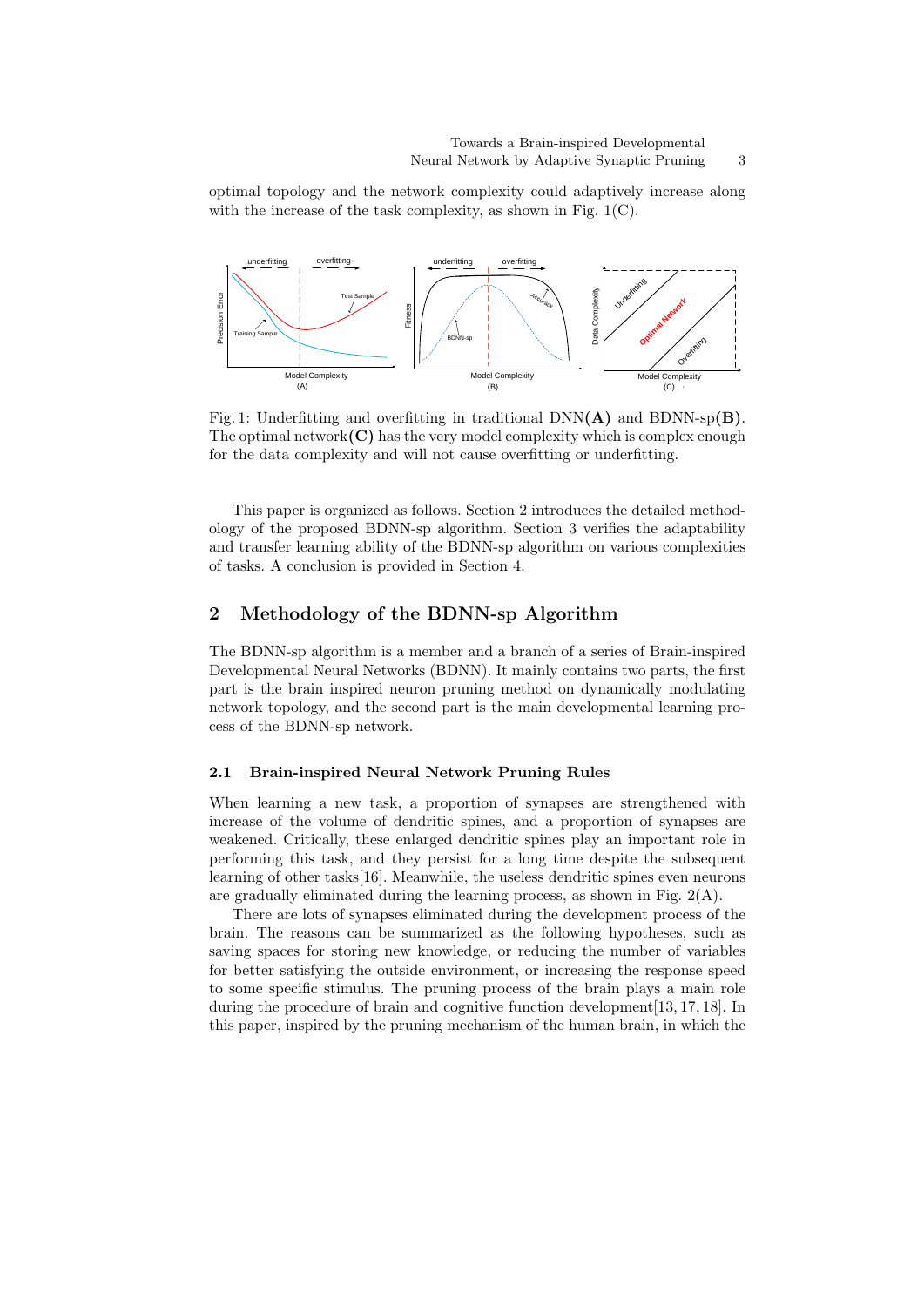#### 4 Feifei Zhao, Tielin Zhang, Yi Zeng, and Bo Xu

more weaker synapses even neurons are easier to be eliminated, we optimize the topology of artificial neural network (ANN) by pruning unimportant neurons for simplification. The basic process of pruning ANN is shown in Fig. 2(B).



Fig. 2: The pruning process in human brain $(A)$  and in BDNN-sp $(B)$ .

We firstly build a three-layer ANN as initial network and ensure that the network is with enough variables (or enough complexity). Then, we shrink the complexity of the network by pruning the least important neurons. The reason is that unimportant neurons have little effect on the output. Then, we iteratively retrain the remaining network and prune unimportant neurons until the fitness function reaches the peak.

On the neuron level, every time we eliminate a proportion of the most unimportant neurons through pruning all the input and output connections of these neurons. We sum the total input and output weights of each neuron to evaluate its importance. Since presynaptic neuron may have both excitatory and inhibitory effects on postsynaptic neuron, then the importance degree of each neuron is calculated as shown in Equation  $(1)$ , where  $N_{in}$  is the number of connections sent to neuron j, and  $N_{out}$  is the number of connections sent from neuron j.  $w_{ij}$ is the weight from neuron i to j, and  $w_{ik}$  is the weight from neuron j to k.

$$
I_j = \sum_{i}^{N_{in}} |w_{ij}| + \sum_{k}^{N_{out}} |w_{jk}|
$$
 (1)

After pruning the proportion of unimportant neurons, we retrain the remaining network through back propagation (BP) method to update remaining weights. Then, we evaluate the adaptability of network by fitness function which is introduced in Section 2.2. This process will be iteratively executed until the network reaches the best fitness. The framework of BDNN-sp algorithm is shown in Algorithm 1.

## 2.2 Fitness Function in BDNN-sp

This subsection introduces the fitness function which is the criteria of the adaptability for the network. This fitness function contains some evaluative conditions of network stated as the following: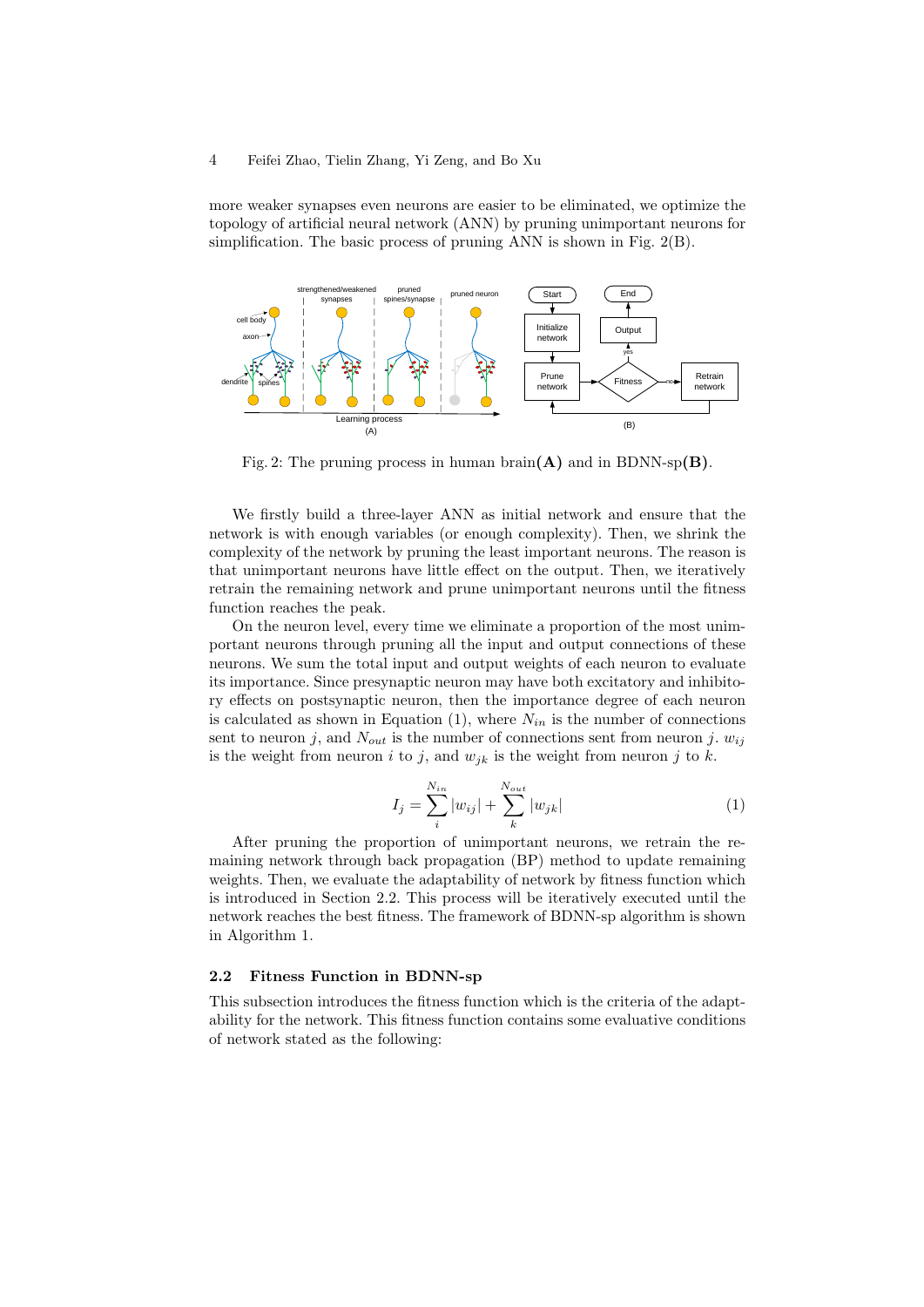Input: Initial neural network with enough complexity;

Output: Pruned neural network;

- 1: Calculate the importance degree  $I_j$  for each neuron j;
- 2: Prune a proportion of the most unimportant neurons;
- 3: Retrain the remaining neural network by BP;
- 4: Calculate the fitness function  $F$ ;
- 5: Repeat Step 1 to Step 4 until fitness function  $F$  reaches the peak;

#### (1) Classification Performance.

We measures the classification performance of network by test accuracy. It is calculated by the ratio of accurate number to the total number of test samples, as shown in Equation  $(2)$ , where  $N_c$  represents the number of test samples that are correctly classified, and  $N_s$  is the total number of test samples. Classification accuracy is the benchmark to evaluate the classification performance, as well as the adaptability of the network.

$$
A = \frac{N_c}{N_s} = 1 - error \tag{2}
$$

#### (2) Network Stability.

Information entropy is one of the most widely used measurement theory of information [19]. Generally, entropy represents uncertainty or disorder. If the outcome of an event has big probability, the entropy is small because it gives little new information. If the outcome of an event is unpredictable (small probability), the entropy will be large because it may contain some new information[20]. This paper proposes an entropy-like measurement to calculate the stability of the neural network.

Firstly, we define the difference between un-retrained weights and retrained weights as probabilities distribution, as shown in Equation (3), where  $w_p$ represents the weights after pruning the most unimportant neurons in the network, and  $w_r$  represents the weights after retraining this pruned network. p represents the variation of the remaining weights. If the pruned neurons play little role in the network, then the  $p$  will be small and entropy will be large. After pruning to a certain extent, the remaining network is greatly influenced by the pruned neurons, then  $p$  will be fluctuant greatly and the entropy will be small. The equation of the entropy is shown in Equation (4), where  $N_c$  is the number of remaining connections.

$$
p = |w_r - w_p| \tag{3}
$$

$$
H(p) = -\sum_{i}^{N_c} p_i \log_2 p_i \tag{4}
$$

Then we normalize the  $H(p)$  as stability function, as shown in Equation (5). S is effective for representing the stability of the network because it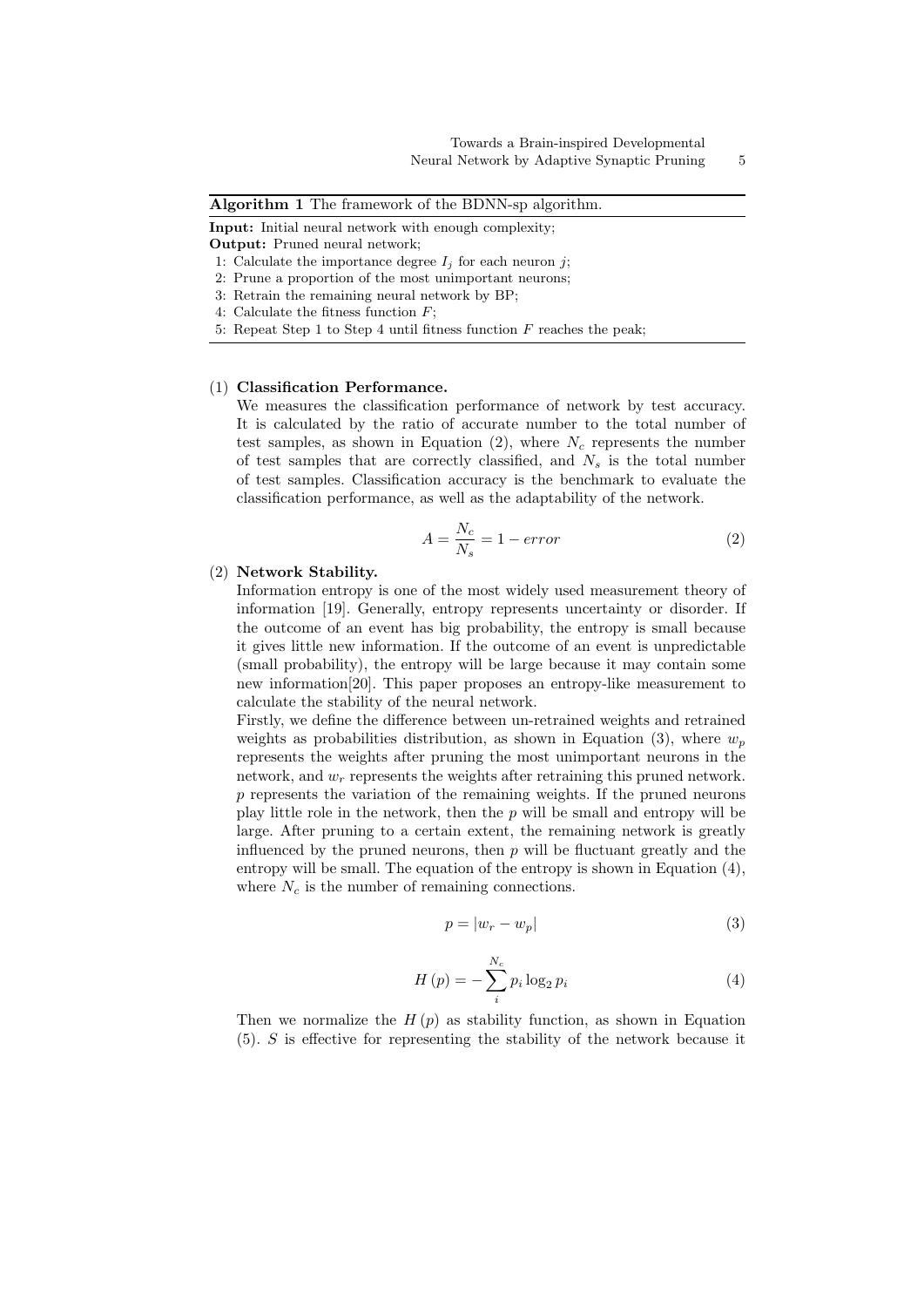6 Feifei Zhao, Tielin Zhang, Yi Zeng, and Bo Xu

can reflect the change of overfitting and underfitting. At the beginning, the initial network complexity is so excess that it is easier to overfit. With the pruning of unimportant neurons, the network becomes smaller and the S will gradually increase until the network reaches the best stability. After that, if we go on pruning the network, it will be too small to learn the training data well. Then underfitting occurred, the  $S$  will start to decrease.

$$
S = \frac{H\left(p\right)}{\max_{i}\left(\left|p_{i}\log_{2} p_{i}\right|\right) * N_{c}}
$$
\n<sup>(5)</sup>

## (3) Mean of Weights.

The mean of weights is calculated by Equation  $(6)$ , where *n* is the number of neurons in input layer, and m is the number of neurons in hidden layer,  $w_{ij}$ is the connection weight from neuron i to neuron j,  $w_{ik}$  is the connection weight from neuron  $j$  to neuron  $k$ . Mean of weights could reflect the change of connection weights. The more information it needs to represent, the larger weight value it will be with. Hence the mean of weights increases along with the increase of pruning ratio and task's complexity. Mean of weights is useful to balance the distribution of weights. When the network is complex enough, the mean of weights will be small, which leads the network easier to overfit.

$$
E = \frac{\sum_{i=1}^{n} |w_{ij}| + \sum_{j=1}^{m} |w_{jk}|}{n+m}
$$
(6)

Fitness function is a trade-off among the conditions introduced above, as shown in Equation (7), where  $\alpha$ ,  $\beta$  and  $\gamma$  are the learning rates. Fitness function plays the most important role in measuring the adaptability of network and will help to prune the neural network to appropriate network size. Supervised by this fitness function, the network will be minimized as much as possible, and the network after pruning will make the best use of the remaining connections for the best adaptability.

$$
F = \alpha A + \beta S + \gamma E \tag{7}
$$

### 3 Experimental Results

The performance of the proposed BDNN-sp algorithm, especially the adaptability, will be verified and tested on different complexities of the Mixed National Institute of Science and Technology classification datasets (MNIST). To verify the adaptability of our BDNN-sp algorithm, we test it on different complexities of tasks. For example, different number of training samples or different groups of classes are tested. Besides, we also compare the transfer learning ability of pruned network with un-pruned network on another different complexities of tasks. The activation function of neuron is sigmoid function, and the learning rate  $\eta$  is equal to 1. Here, we set  $\alpha = \beta = \gamma = \frac{1}{3}$ .

The MNIST dataset contains 10 classes of hand written digits from 0 to 9. The total number of images contains 60,000 training samples and 10,000 test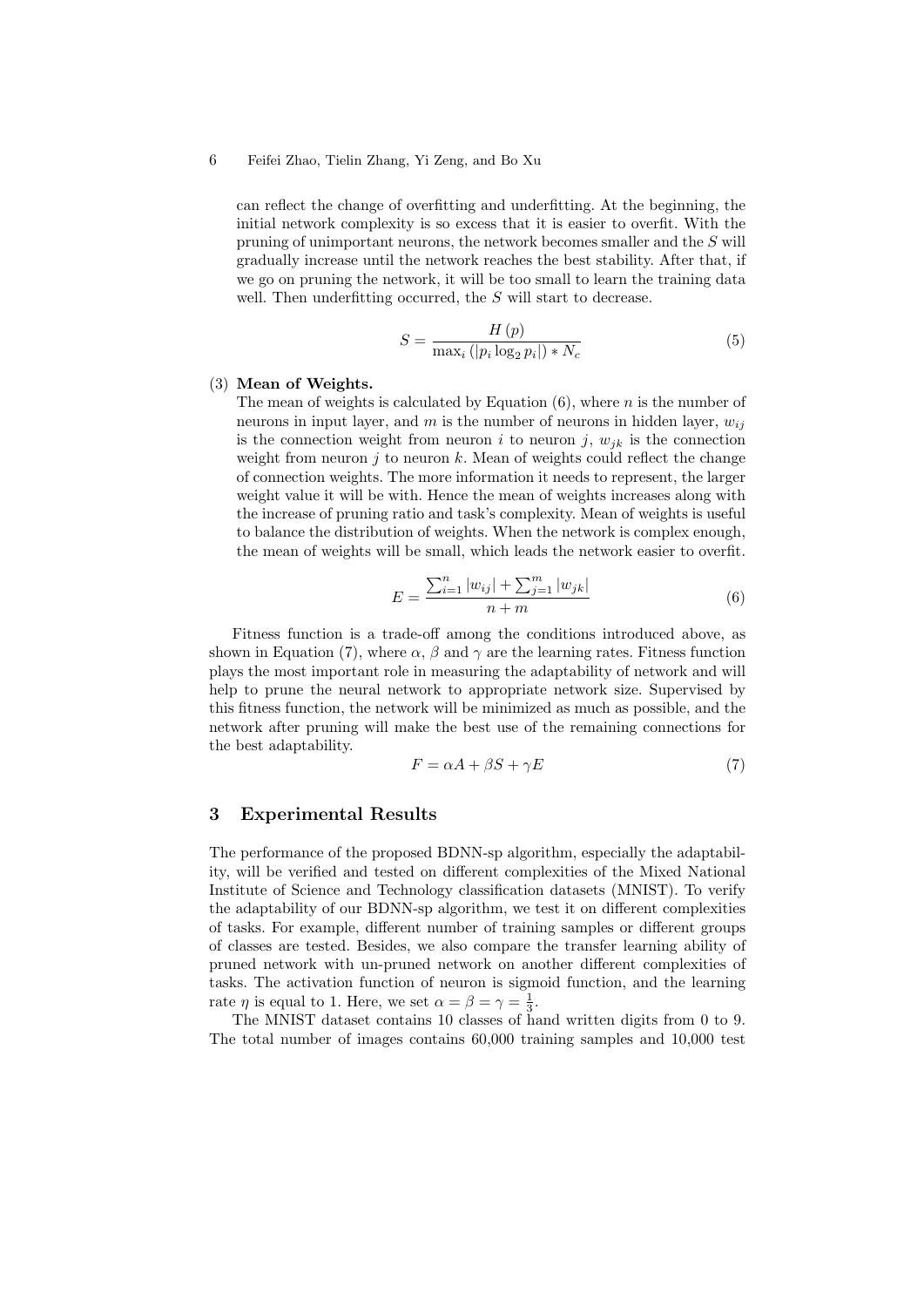samples. Each image is represented by a  $28 * 28$  length of vector. As a result, the initial ANN is with 784 neurons in its input layer, and the number of neurons in output layer is equal to the class number. We give 1,000 neurons in the hidden layer at the beginning of the ANN training.

Here we test 600, 1200, 2400, 4800, 9600, 19200 training samples with 10 classes. Then we calculate the accuracy  $A$ , the stability  $S$ , the mean of weights  $E$  and the fitness  $F$  as shown in Fig. 3.

As Fig. 3(A) shows, the classification accuracy on different number of training samples are changing with the iterative hidden neuron pruning process. Accuracy represents the test accuracy with the 10,000 test samples for testing. From the Fig.  $3(A)$ , when the network is too small (i.e. 0 to 50 neurons are left) or too big (400 to 500 neurons are left), underfitting or overfitting occurred and the accuracy is low. The range of acceptable network size with proper accuracy is different from different number of training samples. As shown in Fig. 3(B), the performance of stability has clear peak which is corresponding to the network size with the best stability, and underfitting and overfitting are corresponding to the left and right side of the peak respectively. Fig. 3(C) shows the change of means of network weights. It falls sharply at first and then keeps steady with the pruning of the network, and with more number of training samples, the higher mean of weights will be. The overfitting occurred when the network is too large and the mean of weights is small. Fig.  $3(D)$  shows the change of fitness  $F$ , it has clear peak and the most appropriate network size has the best fitness. The more training samples are involved, the larger size of the network will be required.

Then the most appropriate network size on different number of training samples will be obtained. Fig.  $4(A)$  depicts the number of neurons in hidden layers after neural network pruning. With the increase of training samples, the number of neurons in hidden layer increases. The red line in Fig.  $4(A)$  represents the training samples in 10 classes, and the black line represents the training samples in 5 classes. From the result, we could see that the network sizes of 5 classes are smaller than the ones in 10 classes which is consistent with the prediction. The result indicates that the pruned network complexity will increase along with the increase of task's complexity. In all, the model could automatically modulate network size for different complexities of tasks through the BDNN-sp algorithm.

Besides, we also test the transfer learning ability on another different complexities of tasks. We first train the initial network and pruned the network on 9,600 training samples. Then, we take out the pruned network and un-pruned network which both have been trained to the same accuracy 88.72%. Finally, we test pruned network and un-pruned network on untrained 1,200 and 19,200 samples. Fig.  $4(B)$  depicts the change of error on 19,200 samples, and Fig.  $4(C)$ depicts the change of error on  $1,200$  samples. The black line in Fig.  $4(B)$  and Fig. 4(C) represents the error of pruned network, and the red line represents the error of initial un-pruned network. Obviously, pruned network performs better than un-pruned network on both simple and complex tasks. Thus we can conclude that the pruned network has better transfer learning ability than un-pruned network.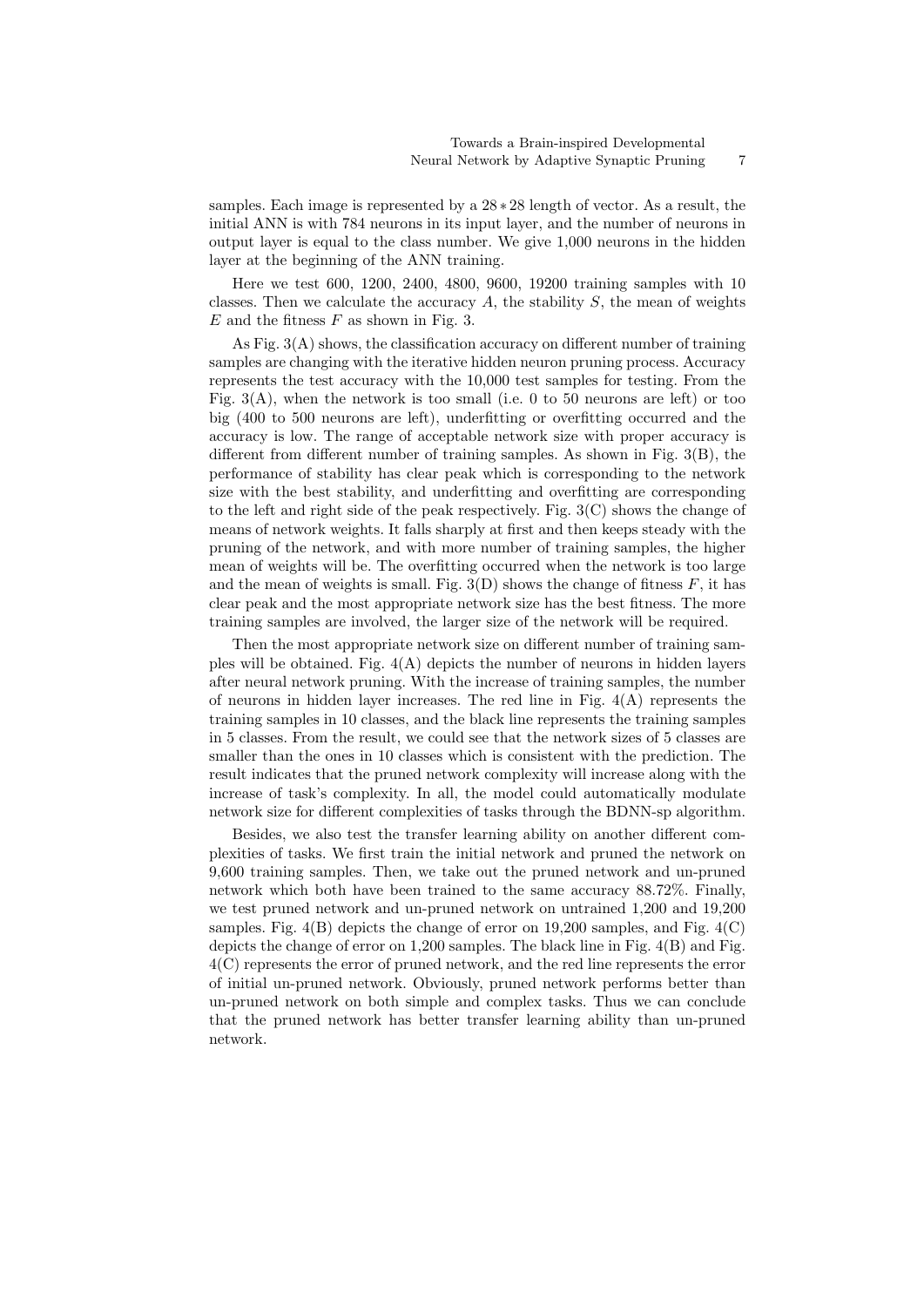

Fig. 3: The accuracy( $A$ ), the stability( $B$ ), the means of weights( $C$ ) and the fitness $(D)$  of BDNN-sp on different number of MNIST training samples. The x axis shows the remaining number of neurons after pruning.



Fig. 4: (A): The final network size on different complexities of tasks. (B): The change of error on 19,200 samples during iteration. (C): The change of error on 1,200 samples during iteration.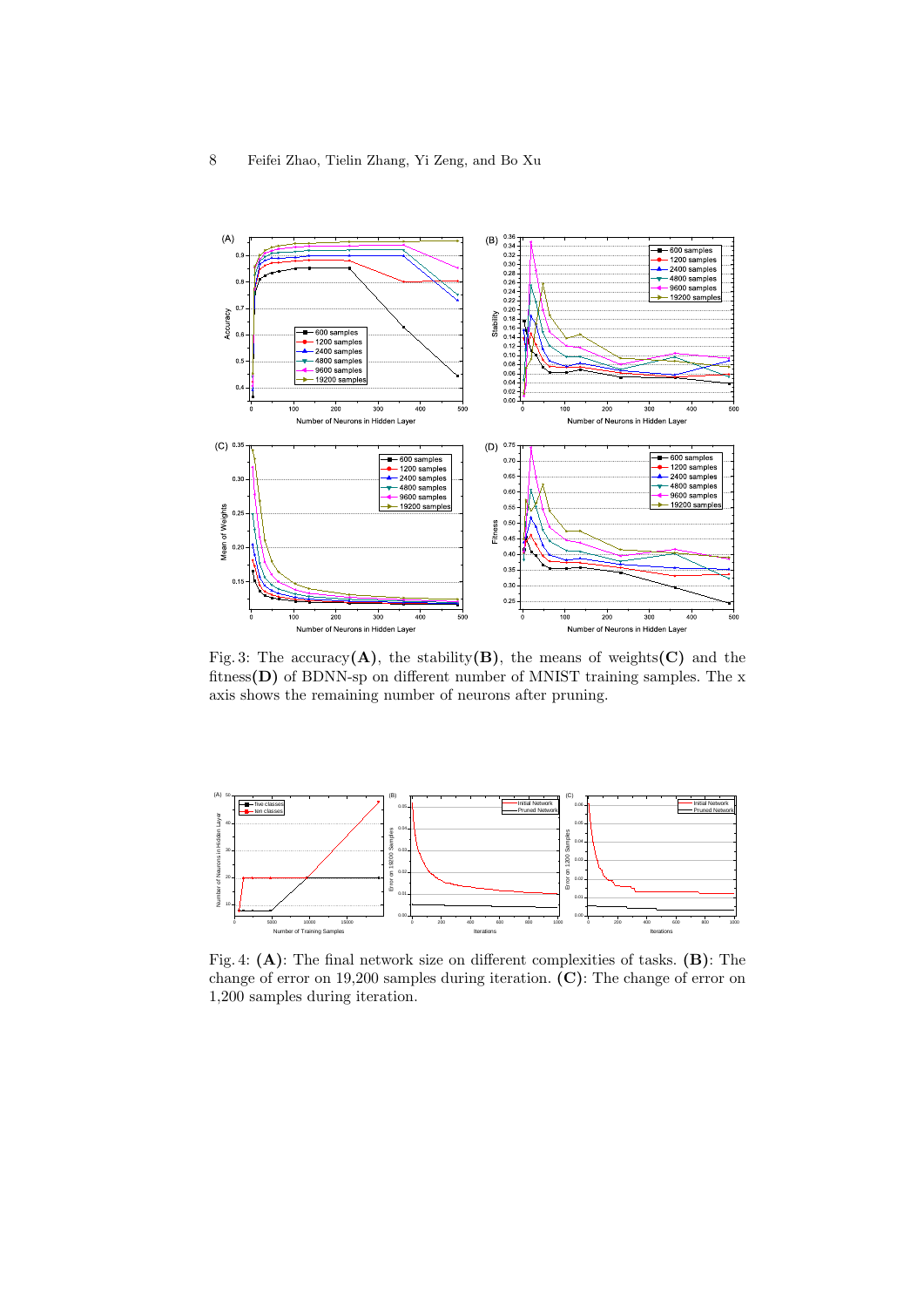## 4 Conclusion

This paper proposes a neuron pruning method to adaptively modulate the topology structure of neural networks. Pruning process iteratively eliminates unimportant neurons and retrains the remaining network until its fitness reaches the peak. In order to determine the most appropriate network topology, we propose a new BDNN-sp algorithm with fitness function which integrates classification performance, stability and mean of weights. The experimental results show that the BDNN-sp model could reflect the network states of overfitting and underfitting. In addition, to verify the adaptability of BDNN-sp, we test it on different complexities of MNIST classification tasks. The experimental results show that the network complexity increases along with the increase of the task complexity. By comparing with the initial network, the size of network could be greatly reduced while the accuracy is with little reduction. On the transfer learning tasks, the BDNN-sp model performs better than un-pruned network.

## Acknowledgment

This study was funded by the Strategic Priority Research Program of the Chinese Academy of Sciences (XDB02060007), and Beijing Municipal Commission of Science and Technology (Z161100000216124).

## References

- 1. Geoffrey E. Hinton, Simon Osindero, and Yee-Whye Teh. A fast learning algorithm for deep belief nets. Neural Computation, 18(7):1527–1554, 2006.
- 2. Yann Lecun, Yoshua Bengio, and Geoffrey Hinton. Deep learning. Nature, 521(7553):436–444, 2015.
- 3. Kaiming He, Xiangyu Zhang, Shaoqing Ren, and Jian Sun. Delving deep into rectifiers: Surpassing human-level performance on imagenet classification. In Proceedings of the IEEE International Conference on Computer Vision, pages 1026–1034, 2015.
- 4. Steve Lawrence, C. Lee Giles1y, Ah Chung Tsoi, and Andrew D. Back. Face recognition: a convolutional neural network approach. IEEE Transactions on Neural Networks, 8(1):98–113, 1997.
- 5. Li Deng, Geoffrey Hinton, and Brian Kingsbury. New types of deep neural network learning for speech recognition and related applications: an overview. In Proceedings of the IEEE International Conference on Acoustics, Speech and Signal Processing, pages 8599–8603, 2013.
- 6. Zhi-Hua Zhou and Ji Feng. Deep forest: Towards an alternative to deep neural networks. 2017.
- 7. Pavlo Molchanov, Stephen Tyree, Tero Karras, Timo Aila, and Jan Kautz. Pruning convolutional neural networks for resource efficient transfer learning. In Proceedings of the International Conference on Learning Representations (ICLR), 2017.
- 8. Peter J. Angeline, Gregory M. Saunders, and Jordan B. Pollack. An evolutionary algorithm that constructs recurrent neural networks. IEEE Transactions on Neural Networks, 5(1):54–65, 1994.